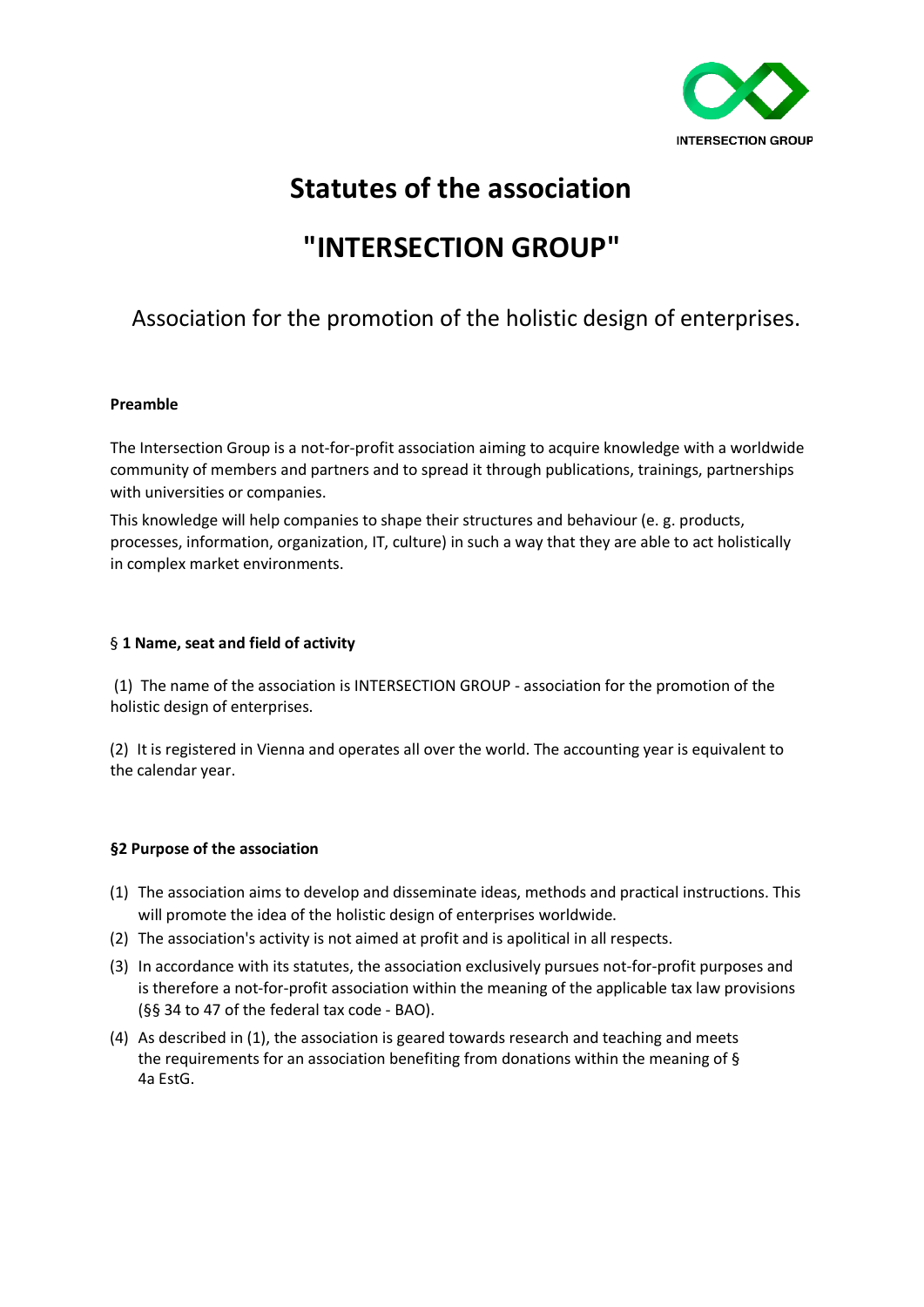

#### **§3 Means to fulfill the association's purpose**

- (1) The purpose of the association shall be achieved by the following ideal means:
	- a. Research
	- b. Discussions and events
	- c. Appearances at conferences
	- d. Writing and distributing publications
	- e. Blogging and social media presence
	- f. Building an international community
- (2) The purpose of the association shall be achieved by the following material means:
	- a. Membership fees
	- b. Donations
	- c. Subsidies
	- d. Conducting lectures and workshops
	- e. Organization of conferences
	- f. Sales of publications
	- g. Crowdfunding
	- h. Implementation of trainer-led trainings (online and physical)
	- i. Sale of e-learning trainings
	- j. Development partnerships accompanying companies in the introduction of the methods to get feedback from practice.
	- k. Other grants
- (3) Non-material resources are obtained through
	- a. Members and non-members are encouraged to contribute content to the intellectual property of the association
	- b. Donation or purchase of ideas, documents, practical reports, training documents, presentations
- (4) As far as the material means and the purpose of the organization permit, the association can have employees and use third parties to fulfill the purpose. Remuneration can also be paid to association members, including association officials, provided this relates to activities that go beyond the association's activities in the narrowest sense; such remuneration must withstand a third-party comparison.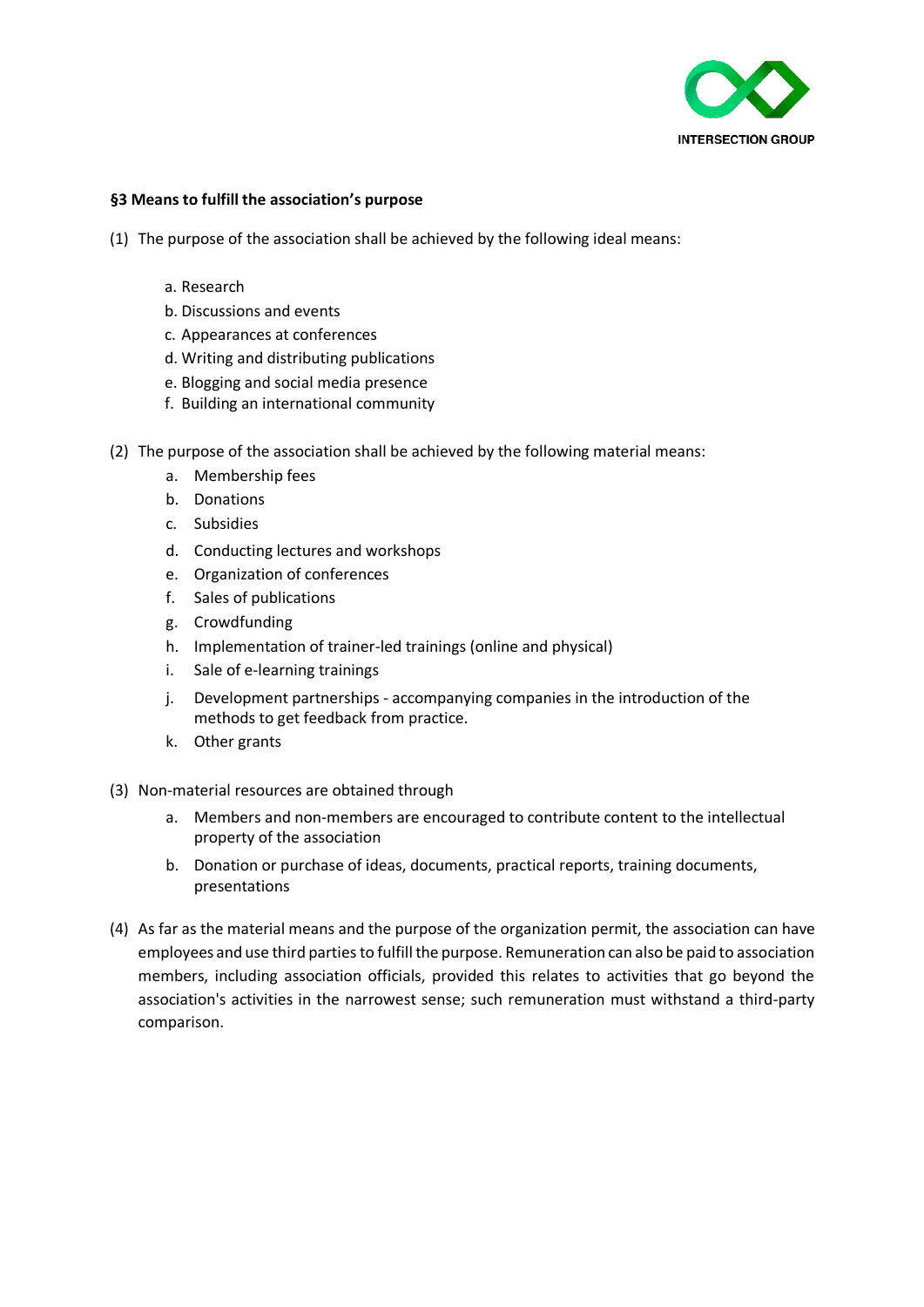

#### **§ 4 Memberships**

Any physical or legal person may become members. It is the duty of every member of the association to submit to the statutes and values of the association. Members are required to agree to their names (and logos in the case of companies) being displayed on the association's website.

#### a. Ordinary members

Ordinary members have voting and election rights.

#### b. Advisory members

Advisory members are natural persons who contribute their expertise and develop content. They do not have voting rights themselves but may submit proposals or concerns to the board. Three advisory members with a common concern can call for an extraordinary board meeting at which their concern is dealt with. Advisory members can submit motions to the general meeting but have no voting rights there.

#### c. Associated members

Natural and legal persons who support the goals of the association. You have participation and information rights in the activities of the association, but you have no voting rights in the general meeting.

#### d. Honorary members

They have no obligations, but appear on the website and promote the association with their name

# **§ 5 Acquisition of memberships**

- (1) Membership can be applied for via the association's website or by e-mail. The board of directors finally decides whether the application will be granted. membership begins when the association has informed the member in writing of the admission.
- (2) Acceptance can be denied without any explanation.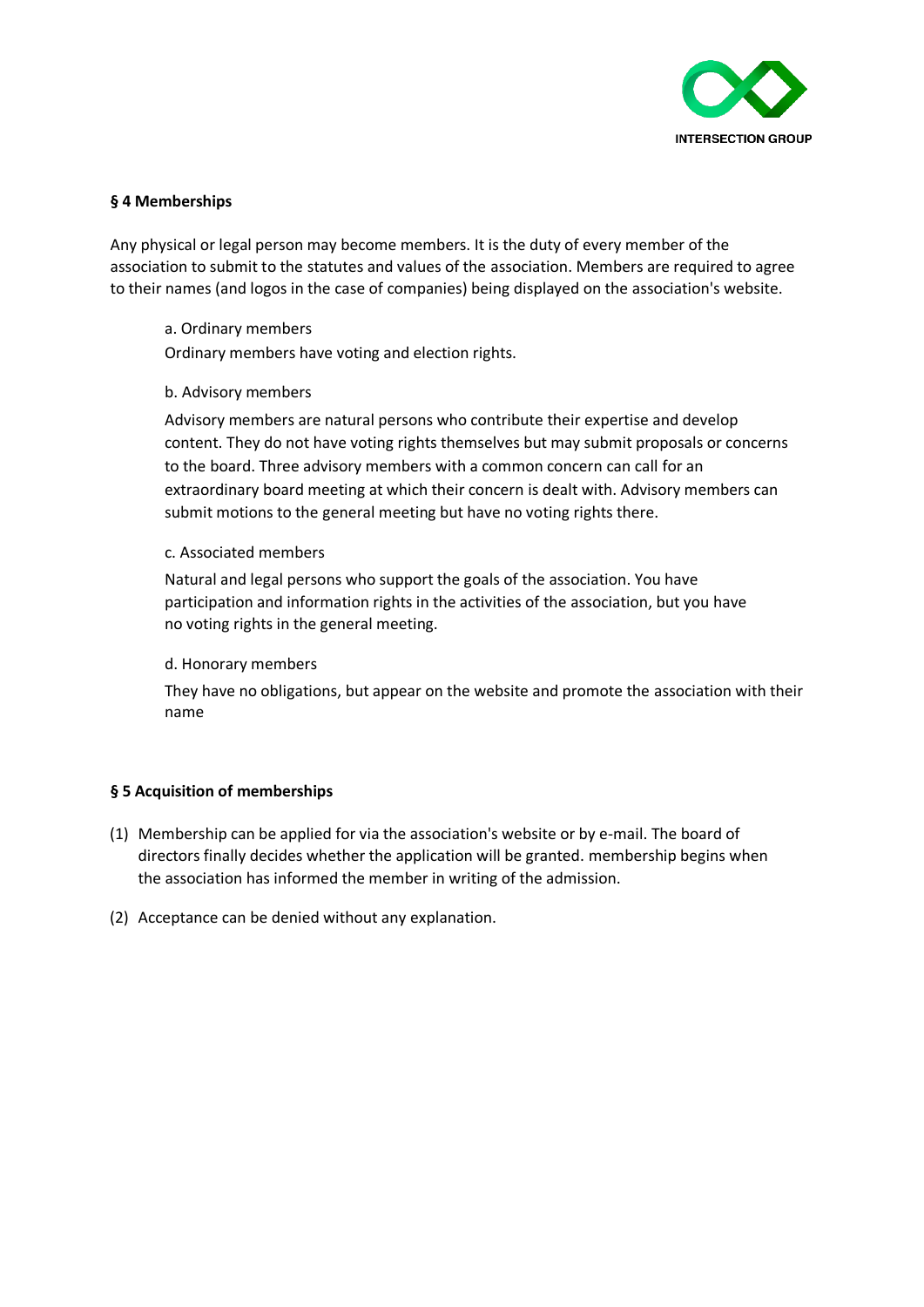

#### **§ 6 Termination and suspension of membership**

(1) Membership expired upon death (for legal persons through loss of legal personality), voluntary resignation, banning or exclusion.

(2) In the event of violations of the members' obligations (see § 7), the board can exclude members from the association by stating reasons. The exclusion may be appealed to the arbitration court (see  $\S$  15).

# **§ 7 Rights and obligations of members**

(1) Members are obliged to act according to the values of the association (described in the document "Code of Conduct"), to promote the interests of the association to the best of their ability and to refrain from doing anything that damages the reputation and purpose of the association. The members shall respect this statute and the resolutions of the association's organs.

(2) Only certified users are entitled to commercialize the ideas of the Intersection Group using the logo (e. g. by selling books or conducting training courses or business consulting).

(3) All content that members publish using the name / logo must be created in accordance with the values, ideas and content of the Intersection Group. Decisions on violations of values and ideas shall be made by the board, which may expel members for cause.

#### § **8 Association organs**

- (1) The organs of the Intersection Group association are as follows:
	- a. The board
	- b. The annual general meeting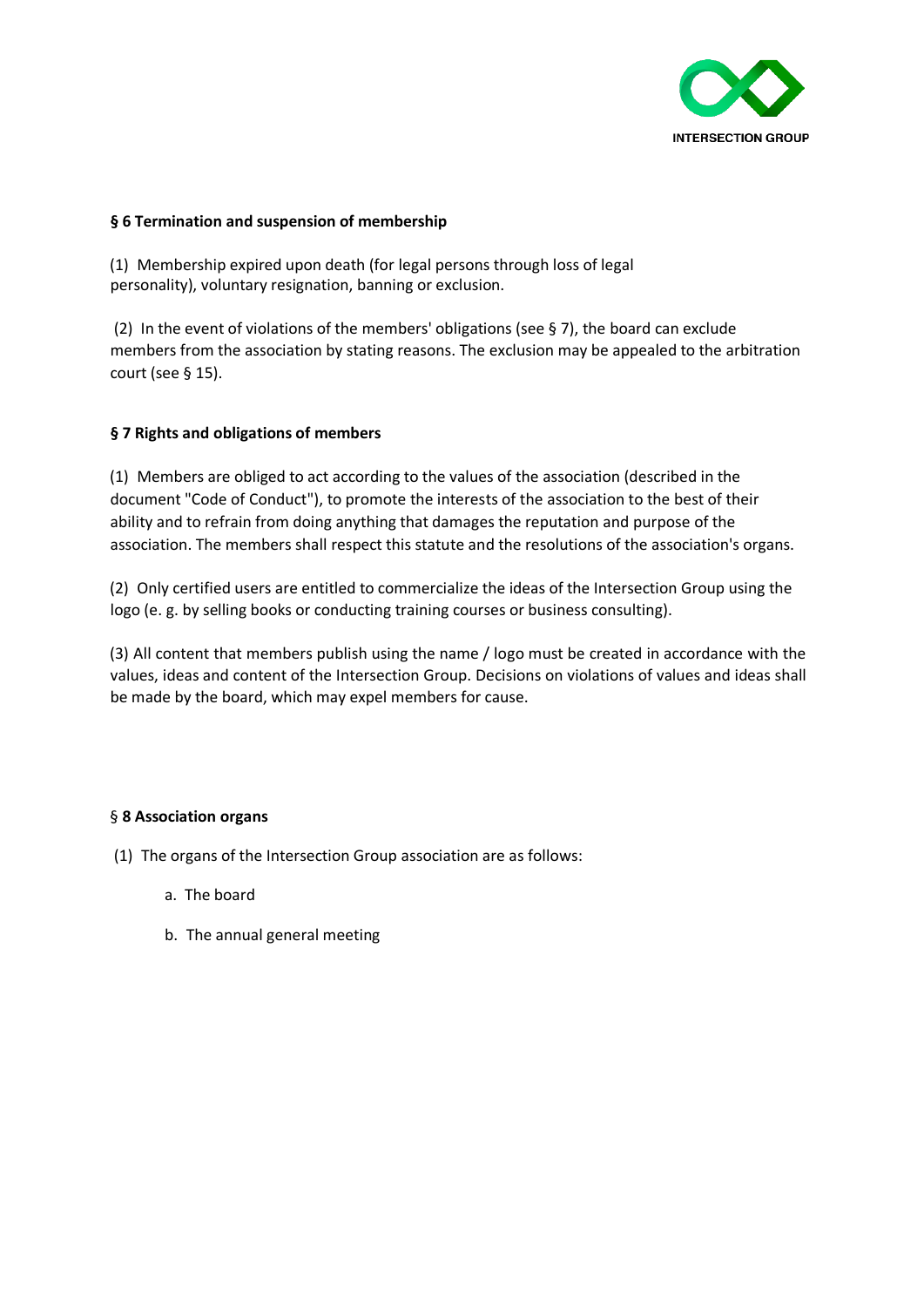

### **§ 9 The general meeting**

- (1) The annual general meeting takes place annually as a video conference or in person.
- (2) An extraordinary general meeting shall be convened by the board within four weeks:
	- a. by decision of the board,
	- b. at the request of at least three advisory members
	- c. at the request of the auditor

(3) The board must invite all members in writing to all general meetings at least one month in advance, stating the agenda.

(4) Motions to the general meeting must be submitted to the board by email at least two weeks before the general meeting.

(5) All members are entitled to participate in the general meeting.

(6) Only ordinary members have a vote.

(7) The general meeting has a quorum if all members have been properly invited and at least two members are present.

(8) Elections and resolutions at a general meeting shall normally be by a simple majority of votes; in case of a tie, the Chairman shall have the casting vote. If a third of the voting members present want a secret ballot, this request must be complied with.

(9) Resolutions to amend the statutes require a 2/3 majority of the valid votes cast.

(10) One of the presidents chairs the general meeting.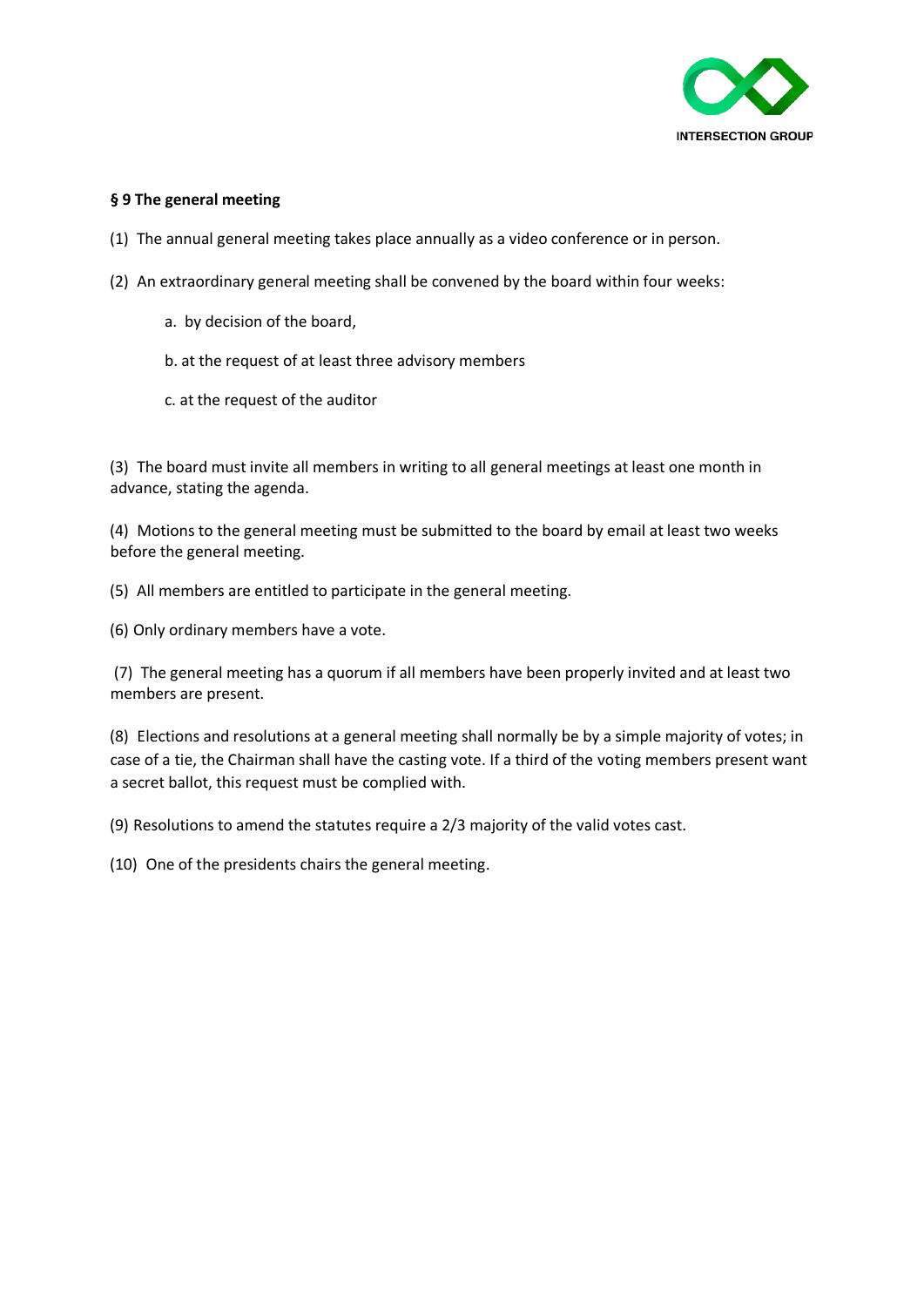

#### **§ 10 Duties of the general meeting**

(1) The general meeting is the supreme body of the association. The general meeting has the right to pass resolutions on all association matters.

The following resolutions are reserved for the general meeting:

- a. Receipt and approval of the statement of accounts and the income and expenditure account including the balance sheet;
- b. Discharge of the association's board for the past term of office;
- c. Election and dismissal of the members of the board of Directors and the treasurer (every 5 years);
- f. Resolution on the amendment of this statute;
- g. Resolution on dissolution of the association;
- h. Resolution on other issues on the agenda.

#### § **11 Association Board**

(1) The board comprises:

- a. Two presidents
- b. Treasurer

(2) The term of office of the board is five years; it lasts in any case until the election of the new organs. Re-election is possible.

(3) The board meeting shall be held at least quarterly.

(4) If one of its members resigns, the board can co-opt another elected member. If more than half of the voting members of the board elected by the general meeting have resigned, a general meeting shall be held for the purpose of electing new members. If the board fails at all, or for an unpredictably long time, the auditors are obliged to immediately convene an Extraordinary general meeting for the purpose of electing a new board.

(5) The board is entitled, if necessary, to include other persons in the board in an advisory capacity (Advisory Councils). This requires the consent of all voting board members.

(6) One of the presidents chairs the meeting.

(7) The board shall constitute a quorum when both presidents are present. It takes its decisions by unanimous vote of the two presidents. Other board members are involved in the decision-making process, but have no voting rights.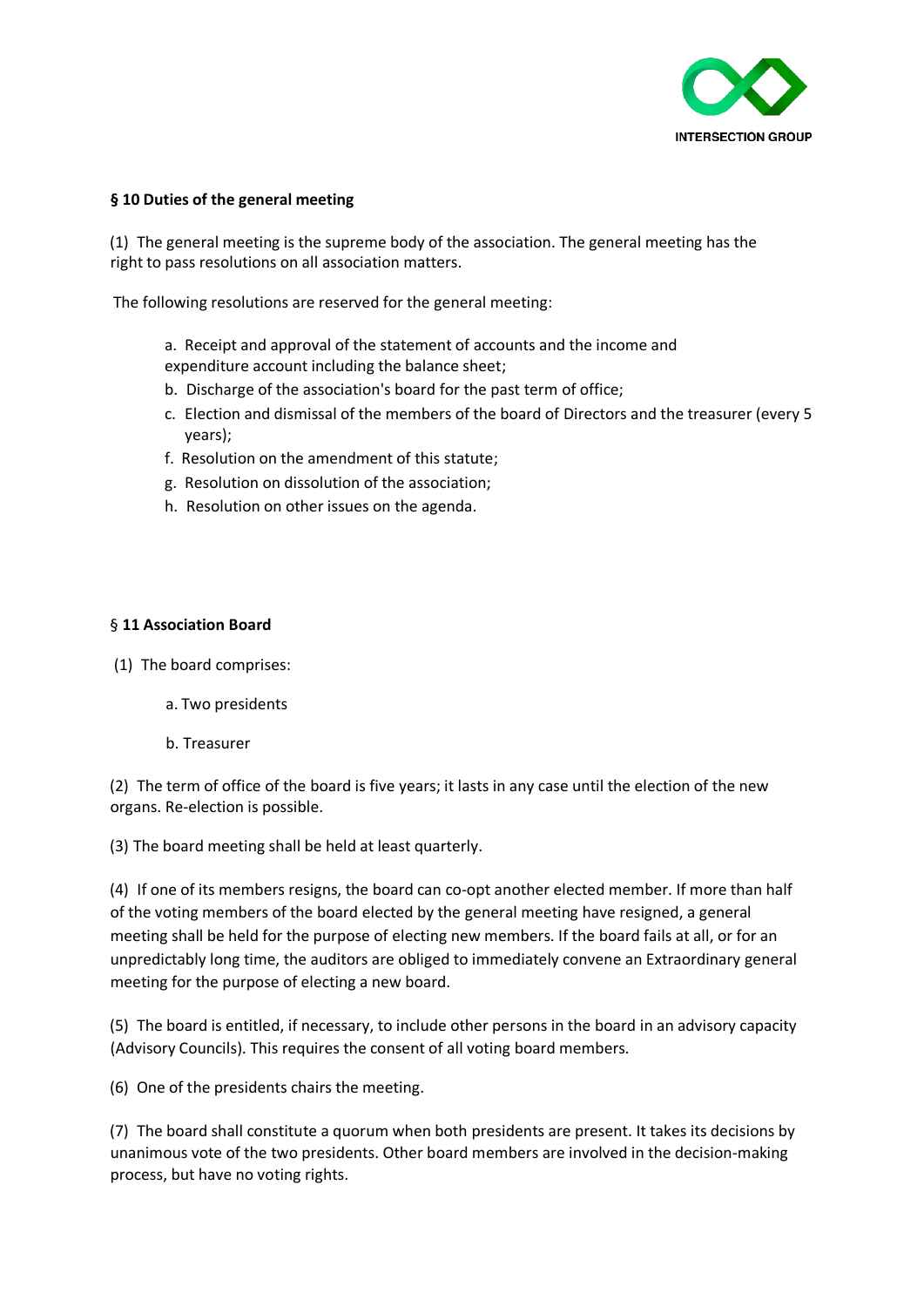

(8) The function of a board member shall expire by death, expiry of the term of office, removal by the general meeting or by resignation, which must be declared in writing to the board. The resignation of the entire board shall be declared to the general meeting.

# **§12 Duties of the board**

(1) The board shall manage the association with the diligence of a prudent and conscientious manager within the framework of these statutes and the resolutions of the general meeting.

(2) The board is responsible for all tasks, unless they are reserved for another organ of the association:

In particular, he is entitled and obliged:

- a. to decide on rules of procedure which defines the rules for the management of the association on the basis of this statute.
- b. to decide on the admission and exclusion of members
- c. to decide on the composition of the leadership team
- d. to enter into partnerships with legal or natural persons
- e. to organize events, courses and other events serving the purpose of the association
- f. to manage the association's assets; create a budget; to take into account the financial possibilities of the association when entering into obligations;
- g. to convene an (extraordinary) general meeting and to report to it on the activities and financial management;
- h. to compile an overview of income and assets by the general meeting of the following year;
- i. to display changes to the statutes.

#### § **13 Special obligations of particular board members**

(1) The members of the board are obliged towards the association to exercise the diligence of a prudent and conscientious organ of the association in their activities.

(2) The presidents shall be responsible for representing the association vis-à-vis the authorities and third parties and for chairing the general meeting, the core team and the board.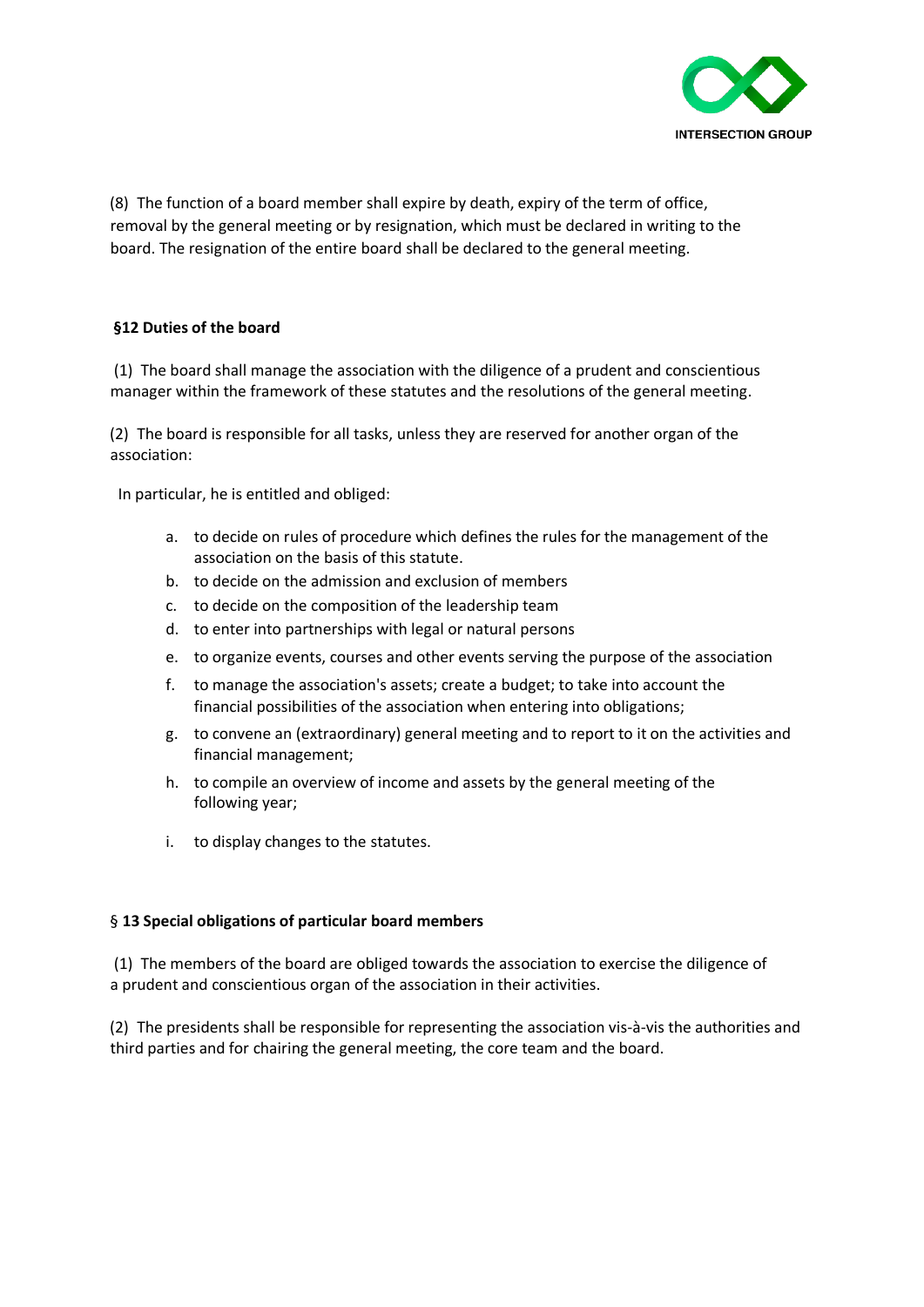

(3) Documents, in particular deeds binding the association, shall be signed by one of the two presidents, or jointly by both presidents in matters of property law.

(4) Legal authorisations to represent the association externally or to sign on its behalf may only be signed by the two presidents.

(5) The treasurer shall be responsible for the proper management of the association's assets. In particular, he must ensure that all financial dispositions related to the association are properly booked. He shall be obliged to the board to provide information and to allow inspection of the documents at any time.

#### **§14 Controller**

The association has two auditors, but they do not have to be members of the association. They are elected by the general meeting for a period of five years. Re-election is possible. Legal transactions between the auditors and the association shall require the approval of the general meeting to be valid.

#### **§ 16 Arbitration Court**

- (1) An arbitration court shall be established to settle all disputes arising out of the association. It is an "arbitration body" within the meaning of the association act 2002 and not an arbitration court according to §§ 577 ff ZPO.
- (2) Every ordinary and advisory member is entitled to appeal to the arbitration court in the event of disputes.
- (3) The arbitration court shall consist of three regular or advisory members of the association.
- (4) Every part of the dispute gives the board of directors a written name as an arbitrator It shall then be the duty of the arbitrators to elect a third regular or advisory member of the association to chair the arbitration court and this arbitration court shall then render a decision by a simple majority vote with all its members present. Thus, if each arbitrator nominated by a particular party were to vote for "his" party, the chairman's vote would ultimately be the deciding factor.
- (5) The arbitrators must allow the parties to the dispute to be heard on both sides, i. e. give them the opportunity to present their point of view in writing or orally. Only then a decision may be made.